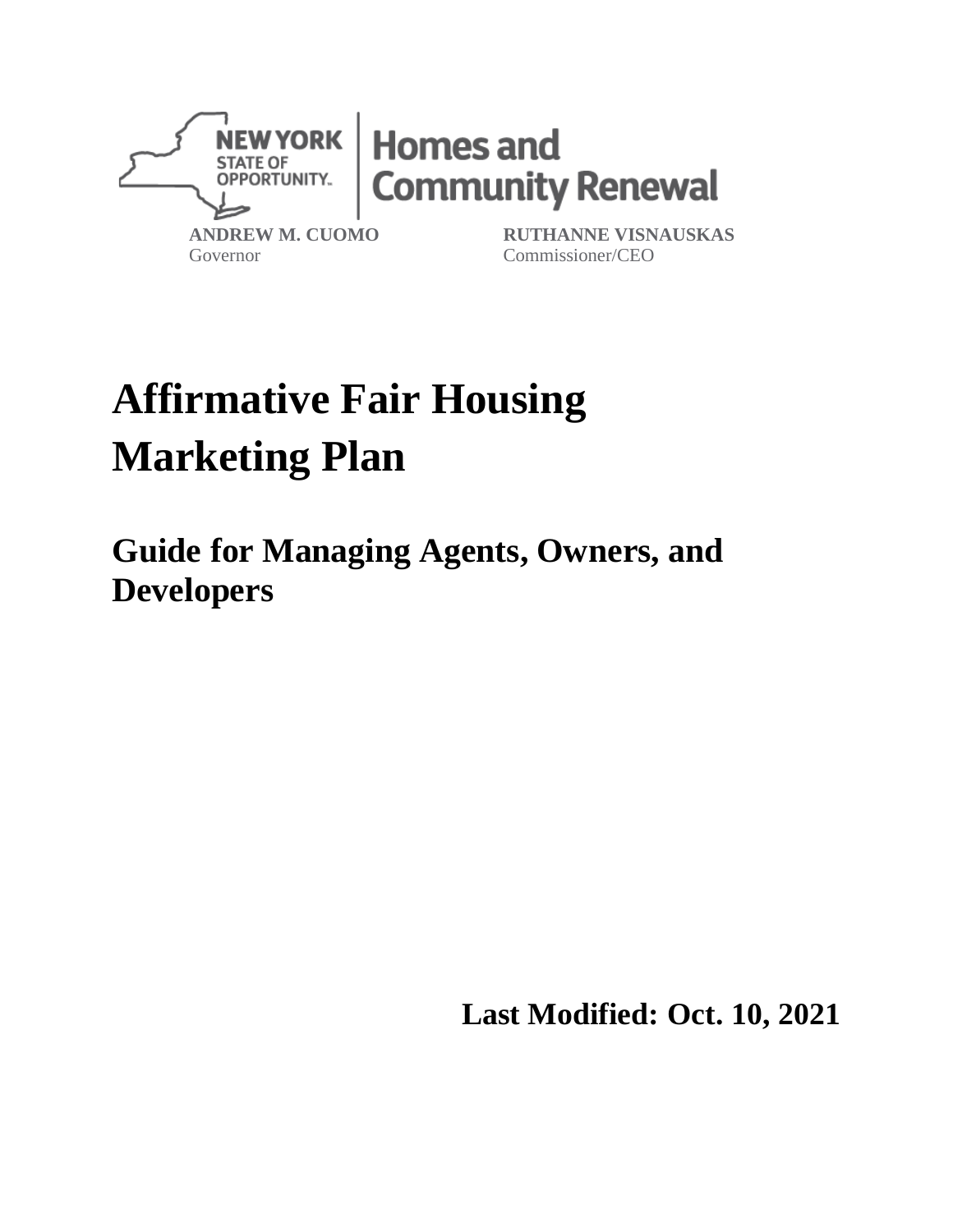## **Table of Contents**

| Model Letter Requesting Additional Information from Applicant with a Qualifying Justice |  |
|-----------------------------------------------------------------------------------------|--|
| Model Letter Requesting Additional Information from Applicant Regarding New York State  |  |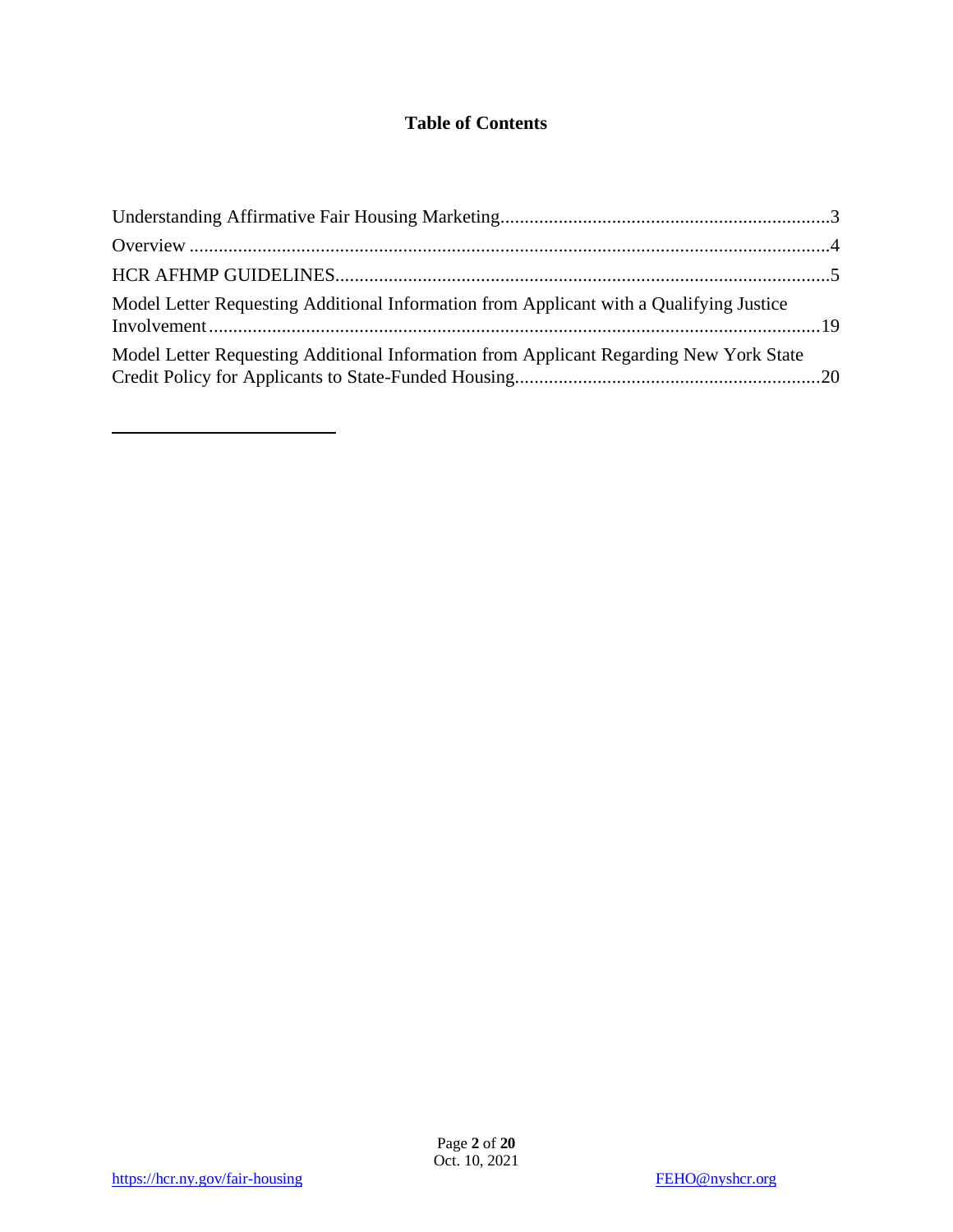# <span id="page-2-0"></span>**Understanding Affirmative Fair Housing Marketing**

Recipients of federal funds from the U.S. Department of Housing and Urban Development (HUD) are required to comply with the Fair Housing Act (FHA) and its requirements to affirmatively further fair housing (AFFH). The purpose of AFFH is to reduce segregation and encourage integration in housing by promoting fair housing choice regardless of one's protected characteristics under federal and New York State fair housing laws. The Affirmative Fair Housing Marketing Plan (AFHMP) requirement is one part of that effort.

Through its AFHMP, an HCR-funded development indicates what efforts it will undertake to advertise the development to potential applicants who might not otherwise apply for the housing. This requires that the managing agent/owner/developer select a primary housing market area, identify the least likely to apply target populations and design methods to reach out to these populations.

HCR is committed to providing technical assistance to managing agents, owners, and developers to help develop, implement and assess their AFHMP. This manual summarizes AFHMP policy and procedures as required by HCR and provides instructions concerning how to develop an effective AFHMP.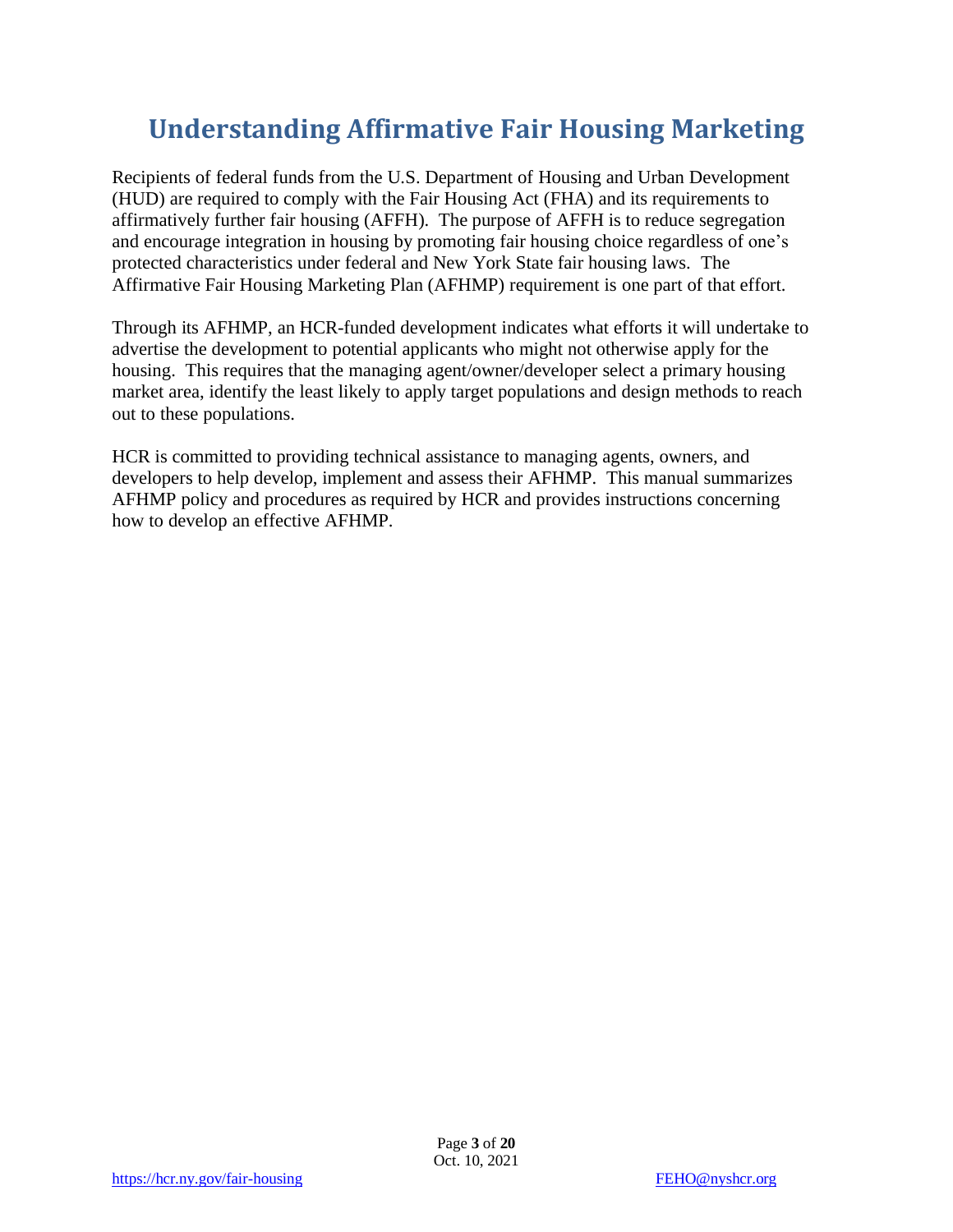# **Overview**

#### <span id="page-3-0"></span>**NEW YORK STATE HOMES AND COMMUNITY RENEWAL AFFIRMATIVE FAIR HOUSING MARKETING PLAN (AFHMP) POLICY**

HCR requires that each multifamily development receiving financial assistance carry out a marketing strategy to attract prospective renters, regardless of race, creed, color, national origin, sexual orientation, military status, sex, gender identity, age, disability, marital status, or familial status.

In addition to general marketing efforts, each development must also engage in an affirmative fair housing marketing program, which provides the opportunity to target specific groups who may need special outreach in order to be made aware of and apply for the housing. These affirmative fair housing marketing efforts are meant to target persons identified as least likely to apply ("LLA") and make them aware of available affordable housing opportunities.

The creation of an AFHMP can be broken down into the following four (4) areas:

- **1. Targeting:** Identify the racial and ethnic demographic groups within the primary/ secondary housing market area which are least likely to apply for housing without special outreach efforts. The primary/secondary housing market area is the area where you will reasonably expect to find tenants who wish to apply for units at the property. This can be a town, village, city, or community board. Once the primary/secondary housing market area is defined, review the demographic information to determine what groups of people living in this area are the least likely to apply to live in the project without actively seeking them out with this marketing plan.
- **2. Outreach:** Once you have identified the groups you need to target, then you must develop an outreach program which includes special measures designed to attract those groups, in addition to other efforts designed to attract persons from the total population. This requires that you identify media outlets and groups that have direct contact with the LLA populations that you are trying to reach. Appropriate community contacts include, but are not limited to, social service agencies, religious bodies, advocacy groups, community centers, and HCR-funded Neighborhood and Rural Preservation Companies.
- **3. Assessment:** Develop a plan for what information you are going to track that will allow you to measure the plan's effectiveness. Examples of methods that can be used include:
	- Determining if the marketing effort effectively attracted applicants who are from the majority and minority groups, including persons with disabilities and families with children, as represented in the total population of the housing market area.
	- Tracking how many referrals are received from the community contact groups you utilized.
- **4. Staff Training:** Management and sales staff must receive training on federal, State and local fair housing laws. HCR's Fair and Equitable Housing Office is committed to being a resource for project owners regarding fair housing compliance.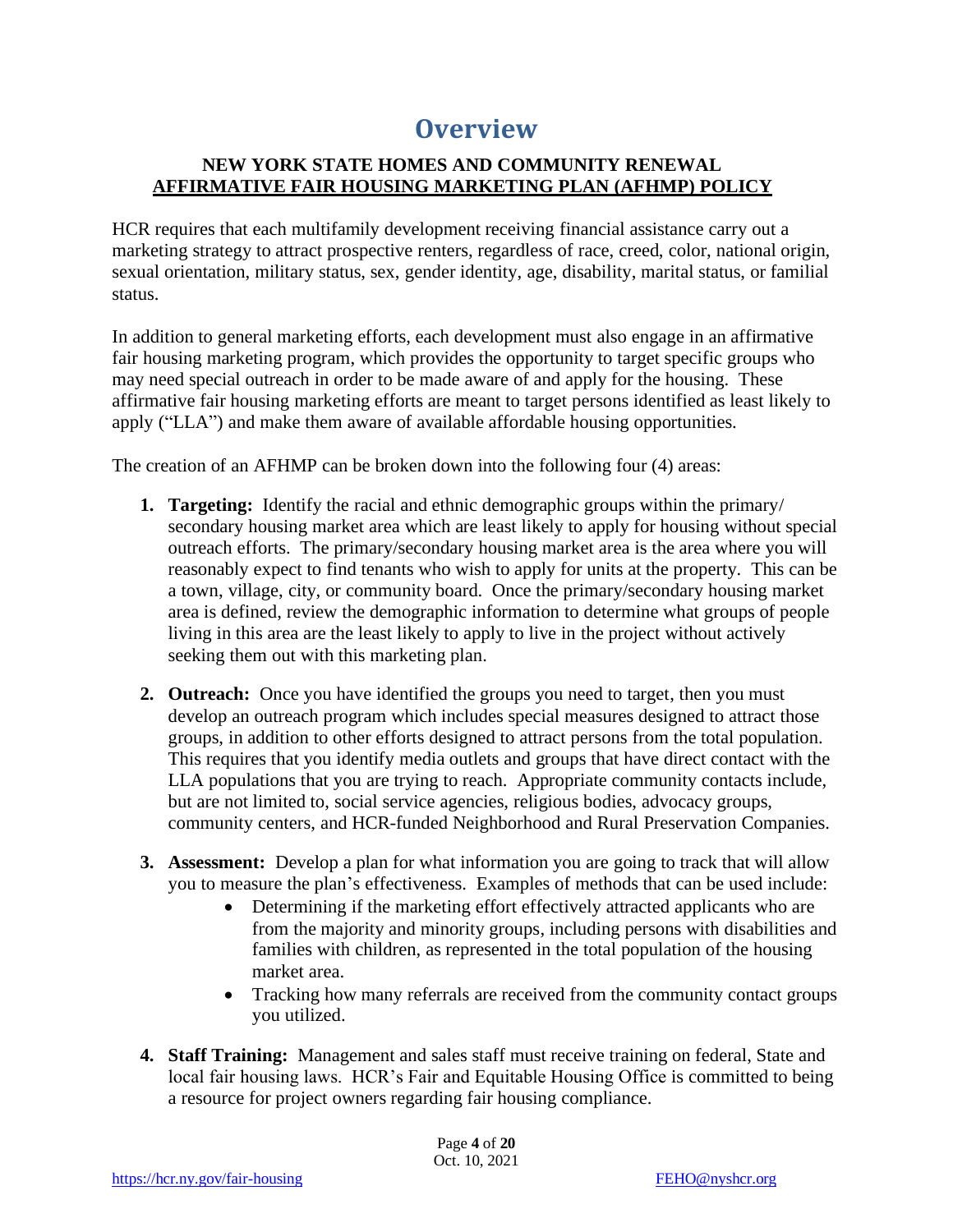# **HCR AFHMP GUIDELINES**

<span id="page-4-0"></span>The following outline identifies areas of significant interest to the agency in its review and approval of marketing plans for finance and development projects. These areas must be addressed by all applicants to the greatest extent applicable in the preparation of a marketing plan for submission, review, and approval.

To submit your project's AFHMP, download and complete the AFHMP Fillable Form, available at [https://hcr.ny.gov/fair-housing.](https://hcr.ny.gov/fair-housing) All other forms, including a draft Notice of Intent to Market can be found here.

#### **I. PROJECT IDENTIFICATION & DESCRIPTION**

Provide a description of the project including project name and address, number of units, managing agent/owner/developer's contact information, address where correspondence relating to the project should be sent, and identify person and entity responsible for marketing.

If the project is co-funded by New York City through Housing Preservation and Development (HPD) and/or Housing Development Corporation (HDC), consult with your HCR representative about a different HPD-specific form before continuing.

If the project has age-restricted units, you must obtain a waiver pursuant to the New York Human Rights Law through the New York Division of Human Rights.

Please ensure all relevant attachments are included.

#### **II. MARKETING PROGRAM & DIRECTION OF MARKETING ACTIVITY**

Projects must submit an Affirmative Fair Housing Marketing Plan (AFHMP) to their HCR Representative to be reviewed and approved by the Fair and Equitable Housing Office (FEHO). The AFHMP must be submitted 240 days (8 months) before anticipated occupancy. This allows time for projects to address comments made by FEHO attorneys and to include a 60-day marketing and application period as well as a 10-day post-application period before the lottery is run. Relevant forms are available here:<https://hcr.ny.gov/marketing-plans-policies>. The most updated form must be used.

Unless waived by HCR, before proceeding to marketing and opening the application period, projects must have an approved AFHMP, have conducted a pre-occupancy conference with representatives of the Asset Management Unit, and must post the availability to NYHousingSearch.org and HCR Lottery page for at least 60 days. Work with your HCR representative to ensure that the ad is posted to the Lottery page.

All marketing materials must include the applicable fair housing logos, including the Equal Housing Opportunity and Accessibility logos.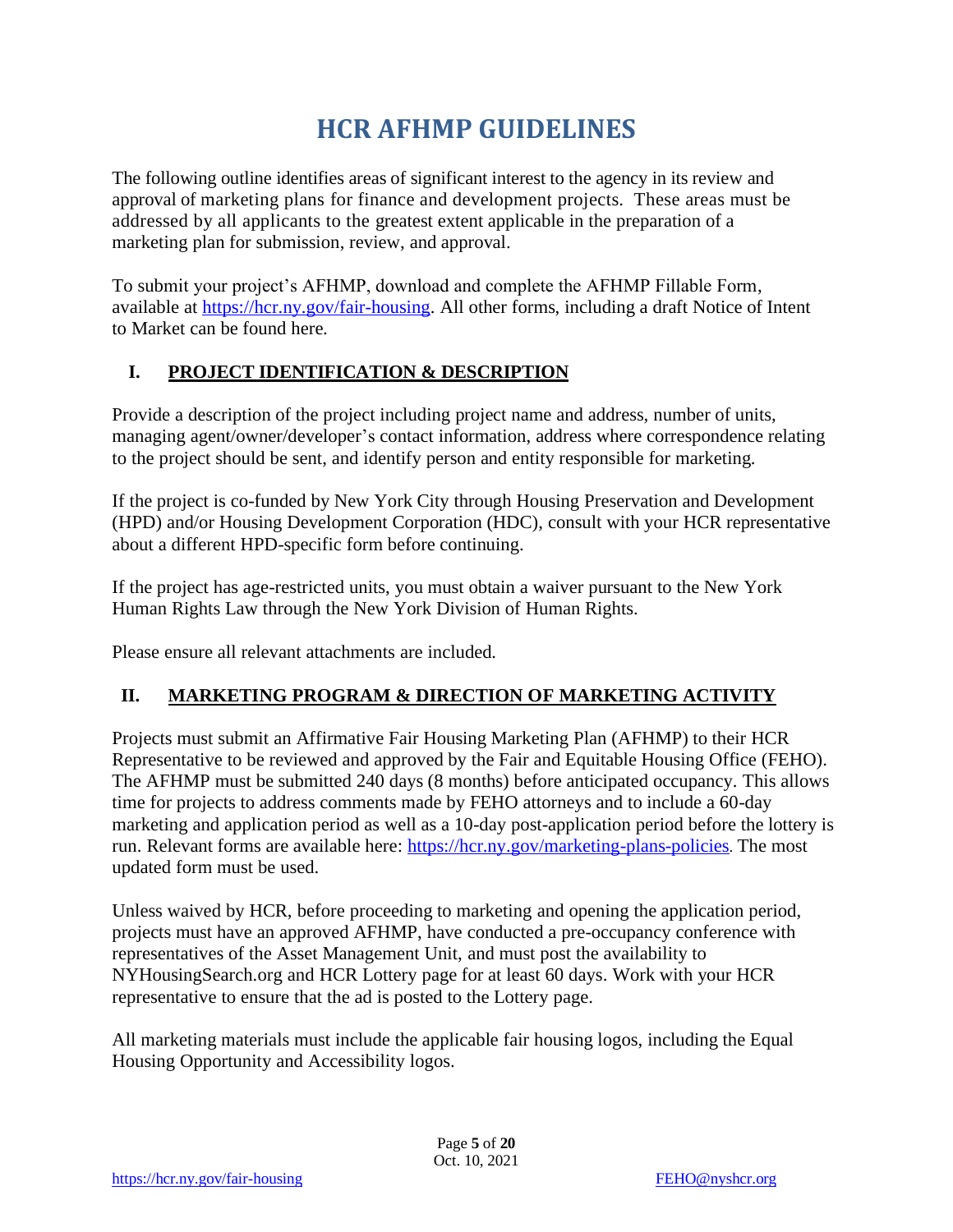The project must be registered on [www.NYHousingSearch.gov,](http://www.nyhousingsearch.gov/) a free service provided by New York State to advertise and search for affordable and accessible housing. The service is also available through a toll-free, bilingual call center at **1-877-428-8844.** Representatives are available to assist with listings and searches.

#### **III. DEMOGRAPHICS OF PROJECT'S HOUSING MARKET AREA**

Identify the housing market area (town/city/community board) from which the owner/agent intends to draw applicants (hereinafter, "Primary Market Area").

Identify the expanded housing market area (city/county) from which the owner/agent intends to draw applicants to increase the diversity of individuals to be reached by its marketing efforts (hereinafter, "Secondary Market Area").

Use the most recent American Community Survey 5-Year Estimates [\(https://data.census.gov/cedsci/table?q=United%20States&g=0100000US&tid=ACSDP5Y2018.](https://data.census.gov/cedsci/table?q=United%20States&g=0100000US&tid=ACSDP5Y2018.DP05&vintage=2018) [DP05&vintage=2018,](https://data.census.gov/cedsci/table?q=United%20States&g=0100000US&tid=ACSDP5Y2018.DP05&vintage=2018) modified to your market area) to identify those racial and ethnic demographic groups who are "least likely to apply" (LLA), because those populations are currently underrepresented in the project's Primary Market Area or underrepresented on the waiting list. Populations under 1% do not need to be listed as an LLA population.

Affirmative fair housing marketing should attract applicants outside the community who are underrepresented in the Primary Market Area's demographics. A good marketing strategy will cast a wide net. HCR requires the use of Primary and Secondary Market Area civic organizations, grassroots and religious bodies, labor unions, disability advocates, civic organizations, HCR-funded Neighborhood and Rural Preservation Companies, and/or other groups and individuals in the community that have direct contact with the LLA populations.

The AFHMP must describe development and distribution of leaflets and brochures which are to be produced in English, Spanish and other languages as reflected by the LLA populations.<sup>1</sup> The AFHMP shall include Spanish language marketing material to serve the Spanish-speaking population that is Limited English Proficient ("LEP"). Distribution should include circulation to the organizations and community-based groups serving LLA populations.

Marketing requirements may vary by development size with "small project" developments of 1-4 units and all low-cost measures. Developers of larger developments must conduct all described marketing activities as indicated.

a. Community Contacts

The AFHMP should provide that homeownership<sup>2</sup> counseling agencies and/or community

<sup>&</sup>lt;sup>1</sup> To address the needs of Limited English Proficient (LEP) population, alternative resources should be sought to address the need, such as opening an account with a "Language Line" or alternative provider that provides 24/7 translators which can be accessed as needed by marketing staff to assist in serving all LEP persons.

<sup>&</sup>lt;sup>2</sup> Any AFHMP that includes homeownership must provide that the potential home purchasers receive

homeownership counseling and education through a HUD-certified housing counseling agency and may also utilize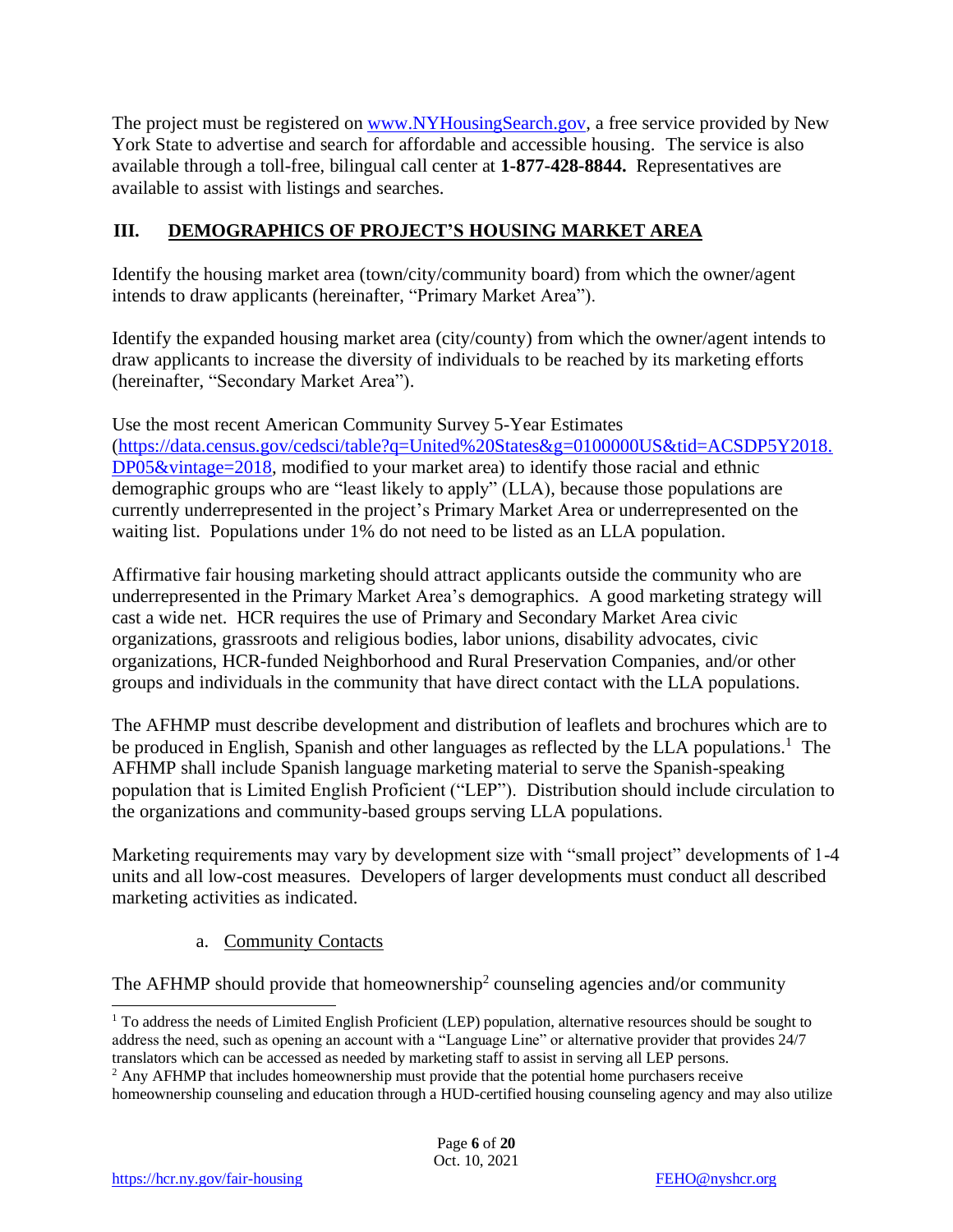contacts are to be notified through letters, emails, and/or information packets that include leaflets/brochures and copies of the advertisement, followed by personal contact conducted by the developer or marketing agent.

Upon initiation of the marketing period, a letter must be sent by regular mail or email to each of the homeownership counseling agencies and/or community contacts listed in the AFHMP requesting that they advise their constituencies and clients of the availability of these units and encourage them to take advantage of this housing opportunity.

The AFHMP must describe the follow-up efforts with regard to each letter, such as calls to the contact person to explore the most effective outreach approach to their respective constituencies and clients (*i.e.*, community contact follow up with specific actions, community contact providing a list of names for direct contact or community contact hosting event where the owner, developer, and/or marketing agent may present information to potential applicants).

Correspondence (letter/emails etc.) to be sent to community contacts should be attached to the AFHMP. The AFHMP should also provide for how the abovementioned efforts will be documented, including for example maintenance of call logs and email correspondence.

#### b. Commercial and Print Media

Advertisements will describe the name and location of the housing development; number of units available; size and purchase prices or monthly rental cost of the units; income requirements; list of building features and amenities; a community profile with resources and features; and contact information for obtaining an application and/or additional information.

Advertisements must include the following logos: NYSHCR, Equal Housing Opportunity, and Accessibility. Advertisements must also state that the project is posted online at NYHousingSearch.gov. Advertisements should also be in the proper language for the target population. Firm date(s) and deadlines for advertising must be documented.

c. Web-based Media

In addition to NYHousingSearch.gov, free housing services sites should be utilized to advertise the Development.

The AFHMP must anticipate that information on the development will be posted on Developer's or Project Owner's website, and other social media outlets if such exist. It is expected that NYSHCR may also post links to such information on its social media outlets upon being provided with the materials in electronic format. The AFHMP must provide that the Developer will request community contacts and other outlets to distribute information through their social

the housing counseling agency to provide the homeownership counseling. The Owner, Developer, and/or Managing agent may also use the counseling agency to provide the homeownership counseling and education, so long as such services are delivered in accordance with HUD regulations. Housing counseling staff involved in counseling and qualifying residents shall not be involved in marketing activities and the selection of residents.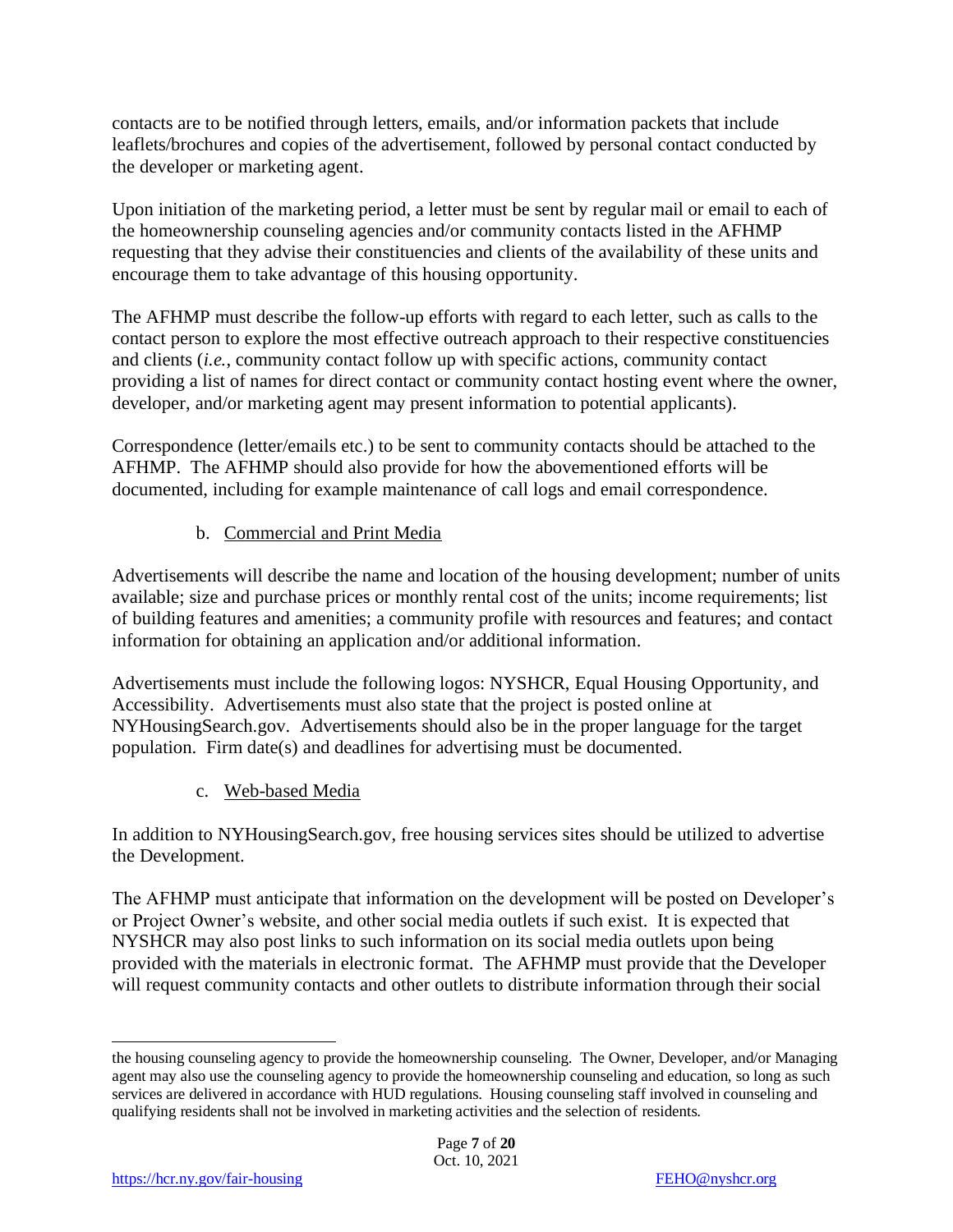networks.

## **IV. SUPPPORTIVE HOUSING & SPECIAL NEEDS PREFERENCE UNITS**

"Supportive Housing Units" are units for which there is service and operating funding awarded for supportive services through such sources as the Empire State Supportive Housing Initiative (ESSHI) or OPWDD, or who otherwise have HCR Supportive Housing Opportunities Program funding. Since these units are filled exclusively by a centralized referral system, it is not required that they be publicly marketed. ("N/A" can be entered in all fields that involve public marketing with respect to these units)

"Special Needs Preference Units" are those for which the developer committed in its application for funding to create a priority in tenant selection for persons with specific special needs. These are units that do not have an operating/supportive services award to fund the supportive services. An experienced service provider shall refer prospective tenants with Special Needs to the project and provide some level of supportive services pursuant to a written agreement approved by New York State. Unless otherwise approved by FEHO, these units must still be marketed to the general population since members of the public who are in the Special Needs population should also be able to take advantage of the admissions preference.

"Accessible Units" refer to units that, pursuant to the terms of the Project's HCR funding, are fully accessible, adapted and move-in ready for applicants with mobility or hearing/visual impairments. This term also refers to units that must be built pursuant to the 5% and 2% accessibility design requirements under Section 504 of the Rehabilitation Act of 1973. These units are subject to marketing and outreach requirements.

Records of correspondence with supportive service provider(s) must be available on-site to document compliance with appropriate outreach for the units these units pursuant to the approved written agreement.

## **V. OCCUPANCY PREFERENCES**

All occupancy preferences are subject to fair housing laws and must be approved by FEHO.

a. Local Preference

Indicate if the project requests a community residency preference. If a local community preference is sought:

- i. Describe the geographic scope<sup>3</sup> of the community preference.
- ii. State the reason for the requested preference. For example, what is the documented need for the community preference?
- iii. Describe the extent of the preference (*i.e.*, will the preference be effective only at initial lease-up; what percentage of units will be designated for the preference).

<sup>&</sup>lt;sup>3</sup> Durational requirements are not permitted under any circumstances. (*i.e.*, applicant must be a resident for a certain time frame.)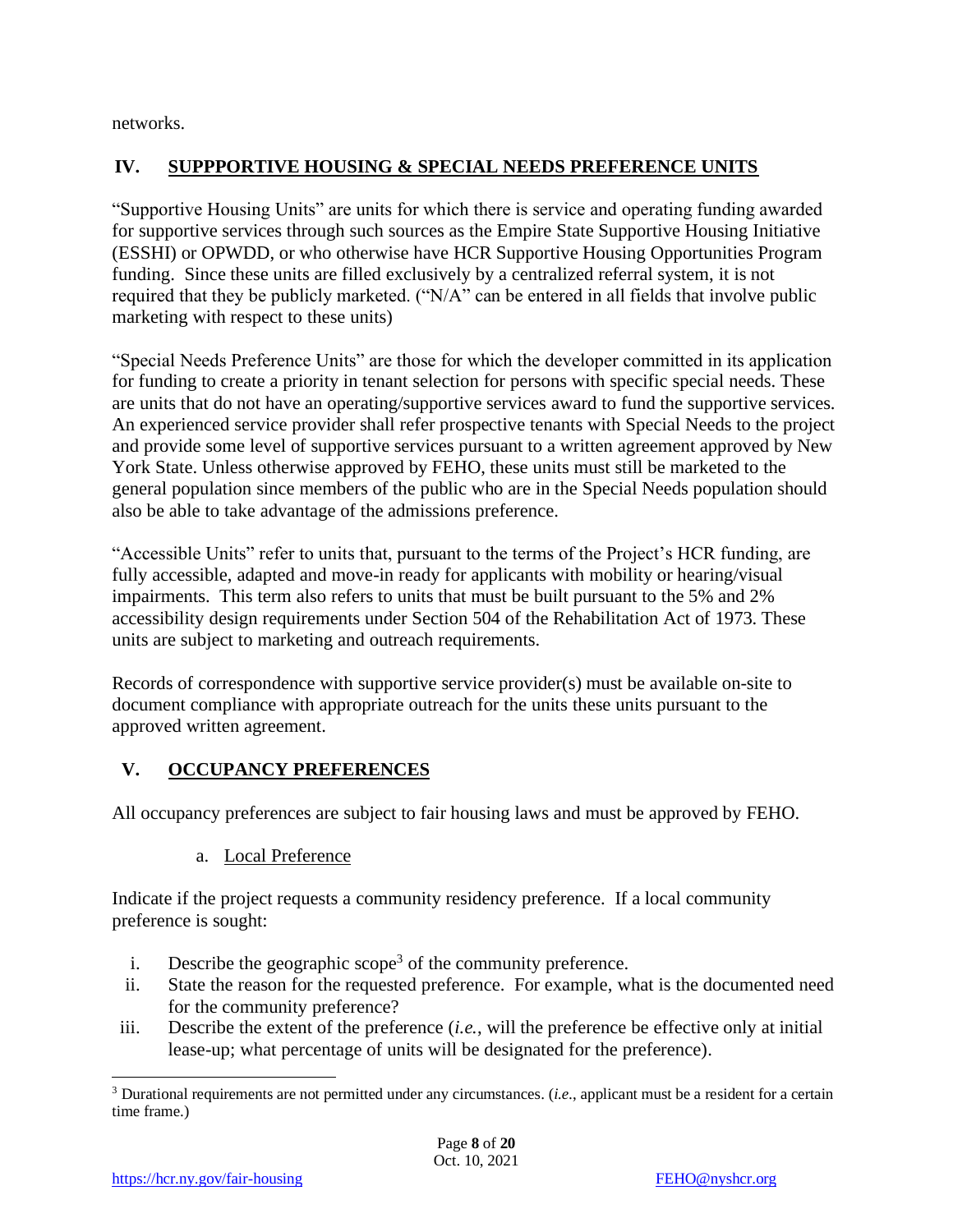- iv. Provide demographic information<sup>4</sup> supporting that the proposed preference would not have a discriminatory effect on protected classes in violation of the Fair Housing Act and New York State Human Rights Law.<sup>5</sup>
	- b. Municipal Worker Preference

If a municipal worker preference is requested,

- i. Describe the scope of the municipal worker preference.
- ii. State the reason for the requested preference.
- iii. Describe the extent of the preference (*i.e.*, will the preference be effective only at initial lease-up; what percentage of units will be set aside for the preference).
- iv. Provide demographic information<sup>6</sup> supporting that the proposed preference would not have a discriminatory effect on protected classes in violation of the Fair Housing Act and New York State Human Rights Law.<sup>7</sup>
	- c. Other Type of Preference

Identify any other requested preference and provide responses to the following questions:

- i. Describe the type and scope of the preference.
- ii. State the reason for the requested preference.
- iii. Describe the extent of the preference (*i.e.*, will the preference be effective only at initial lease-up; what percentage of units will be set aside for the preference).
- iv. Provide demographic information<sup>8</sup> supporting that the proposed preference would not have a disparate impact on protected classes in violation of Fair Housing Act and New York State Human Rights Law.<sup>9</sup>

<sup>5</sup> HCR's approval of a project's AFHMP that contains a tenant selection preference is not intended to establish or to serve as legal advice. Through its approval of a project's AFHMP, HCR is not providing its imprimatur of legality concerning the project's tenant selection preference or policies. It should be noted that local residency preferences—even when not intentionally discriminatory—may in practice deny equal housing opportunity or

Page **9** of **20** Oct. 10, 2021

<sup>4</sup> Appropriate documentation includes, but is not limited to, the most recent American Community Survey 5-Year Estimates for the geographic area receiving the occupancy preference and the surrounding geographic areas from where likely applicants are reasonably expected to reside.

perpetuate segregation without justification and thus be prohibited by the Fair Housing Act and the New York State Human Rights Law.

<sup>6</sup> *See above* note 4.

<sup>7</sup> *See above* note 5.

<sup>8</sup> *See above* note 4.

<sup>9</sup> *See above* note 5.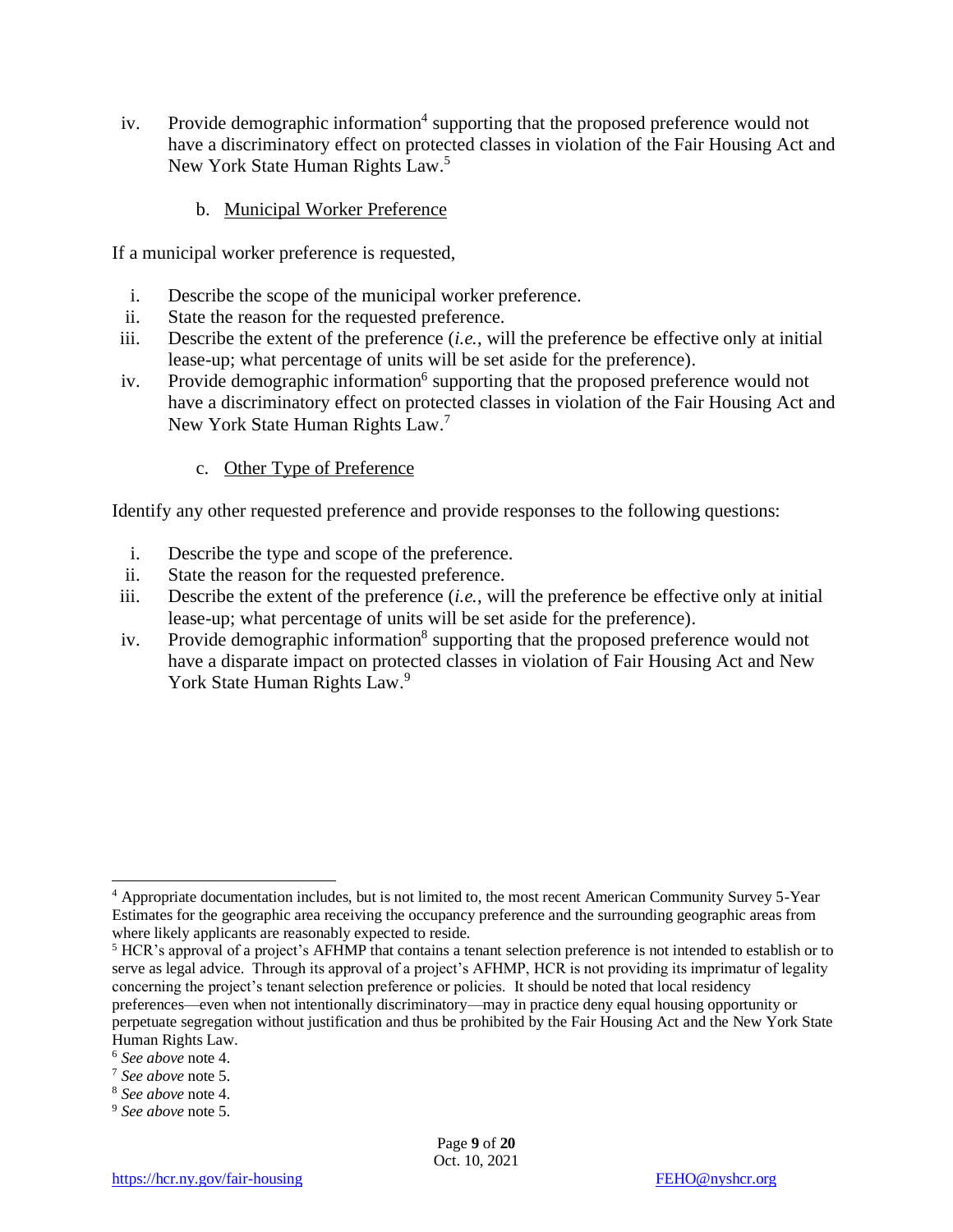#### **VI. TENANT SELECTION PROCEDURES**

#### a. Lottery

The initial selection process must be made on a random basis through the use of a lottery and not on a first-come first-served basis, with certain exceptions that must be approved by FEHO. (*e.g.*, when full rent-up of the premises is expected to take in excess of six months or if the project is occupied and rehabilitation will occur with tenants in place.)

Lottery notice and applications must be available in English, Spanish and other languages as reflected by the LLA populations.

The lottery should be conducted at a previously announced date and time and at an accessible public/community facility that is reasonably accessible to public transportation.<sup>10</sup> Through marketing and advertising materials, the public should be informed of the date, time, and location of the lottery drawing, and invited and encouraged to attend. The housing provider must advertise any housing lottery for the duration of the approved marketing period, as established by FEHO. Ask your HCR representative about Covid-related modifications to the in-person public lottery requirement.

The AFHMP must include in the description of the lottery the procedure to draw and announce those selected through the lottery. For example, each applicant's name will be announced as their name is drawn and their information will be entered in a lottery database in sequential order.

The AFHMP must also provide for the method of notification of applicants of their lottery status. For example, applicants may be notified of their lottery ranking by telephone and U.S. mail, or whatever other means of notification has been requested by the applicant and accepted by the Owner, Developer, or Marketing Agent.

The AFHMP must describe the steps to process the applications in lottery order, and that this work will be conducted by trained and experienced staff of the Owner, Developer, or Marketing Agent. This description should explain the process to identify any information or documentation that is either missing or needs to be updated in the application, process to contact applicant to request such information, and timeframe the applicant must respond. For example, applicants are given seven days in which to provide this information.

Describe steps to be taken if an applicant either withdraws or is deemed ineligible. For example, he or she will be informed of such by a letter from the Owner, Developer, or Marketing Agent of their status as ineligible or acknowledgement of withdrawal. The AFHMP must also provide applicants who do not submit complete applications an opportunity to cure before the lottery takes place. The lottery must be held at least 10 business days after the application deadline. This will allow applicants to cure any defects in their initial submissions. Additionally, this will ensure that all applications postmarked by the deadline will have time to arrive before the lottery

<sup>&</sup>lt;sup>10</sup> Projects that utilize the NYC Housing Connect system are exempt from the HCR requirement that the lottery take place in a location open to the public.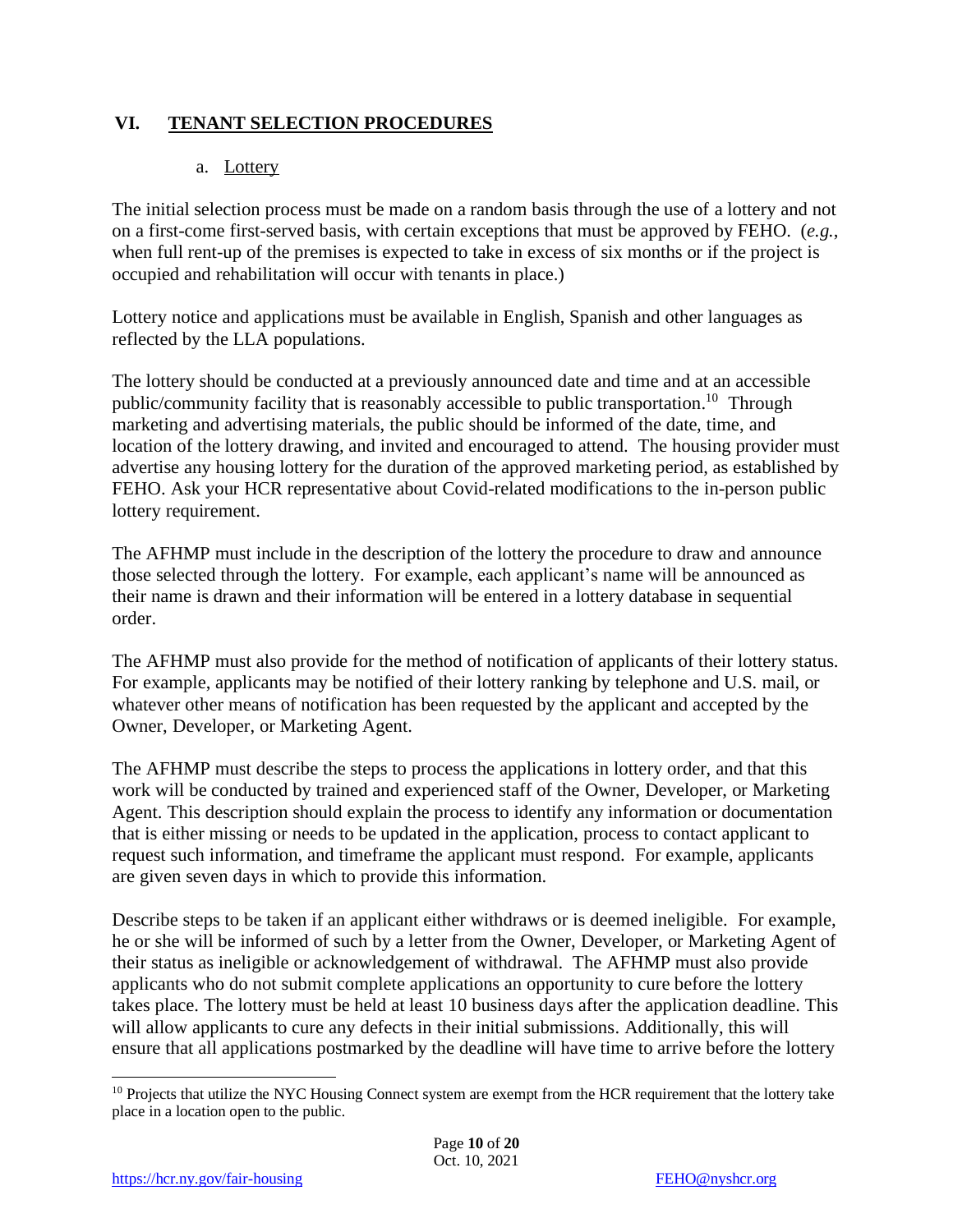is held.

Detail what will be done with the applications of any qualified applicants in excess of the number of available units. For example, they could be put on a waiting list in the order in which their names were selected during the lottery, and on a first come, first served basis after all the lottery-drawn names have been exhausted, as provided in the above; or receive notification of future marketing.

Detail efforts that will be undertaken by the Owner, Developer, or Agent to ensure the confidentiality of the information provided by applicants, especially with respect to sensitive and personal information (examples include credit reports, criminal records, disability status and child support payments).

Online applications are acceptable and encouraged as long as applicants are also able to access paper and non-electronic versions as well. Links to the application or the electronic application form must be provided to NYSHCR so that it can be made available on NYSHCR's website, if appropriate. Indicate the application period and when it will close. Include instructions to applicants of who to submit applications to, the location and deadline for application submission. The application must be available upon initiation of the marketing program.

In addition to the requirement to post the project on NYHousingSearch.gov set forth earlier in this document, it is a NYSHCR requirement that all projects be listed on the NYSHCR Housing Lotteries website for a minimum of 60 days prior to the tenant application date. The Owner, Developer, and/or Managing Agent must ensure that the final FEHO-approved advertisement announcing the lottery is posted on this website *at least* 60 days prior to the tenant application date. Contact your HCR representative to ensure that this process is completed.

The AFHMP should anticipate posting the application on the Owner, Developer, and/or Managing Agent's website, as well as the Housing Development-specific website, if applicable.

b. Fees

Under New York State law, housing providers may not charge fees in connection with the processing, review, or acceptance of a prospective tenant's application, except for fees in connection with a background check or credit check. Background check and credit check fees, to the extent they are allowed pursuant to the credit policy described in Subsection e, below, are limited to the lesser of \$20, cumulatively, or the actual cost of the credit and background check. If a prospective tenant provides the housing provider with a copy of a background check or credit check conducted within the past 30 days, the housing provider must waive these fees.

c. Tenant Eligibility

State the target income ranges as defined by HCR/HUD and adjusted for household size for all affordable units.

Describe how tenant eligibility will be determined. (*e.g.*, income certification, employment

Page **11** of **20** Oct. 10, 2021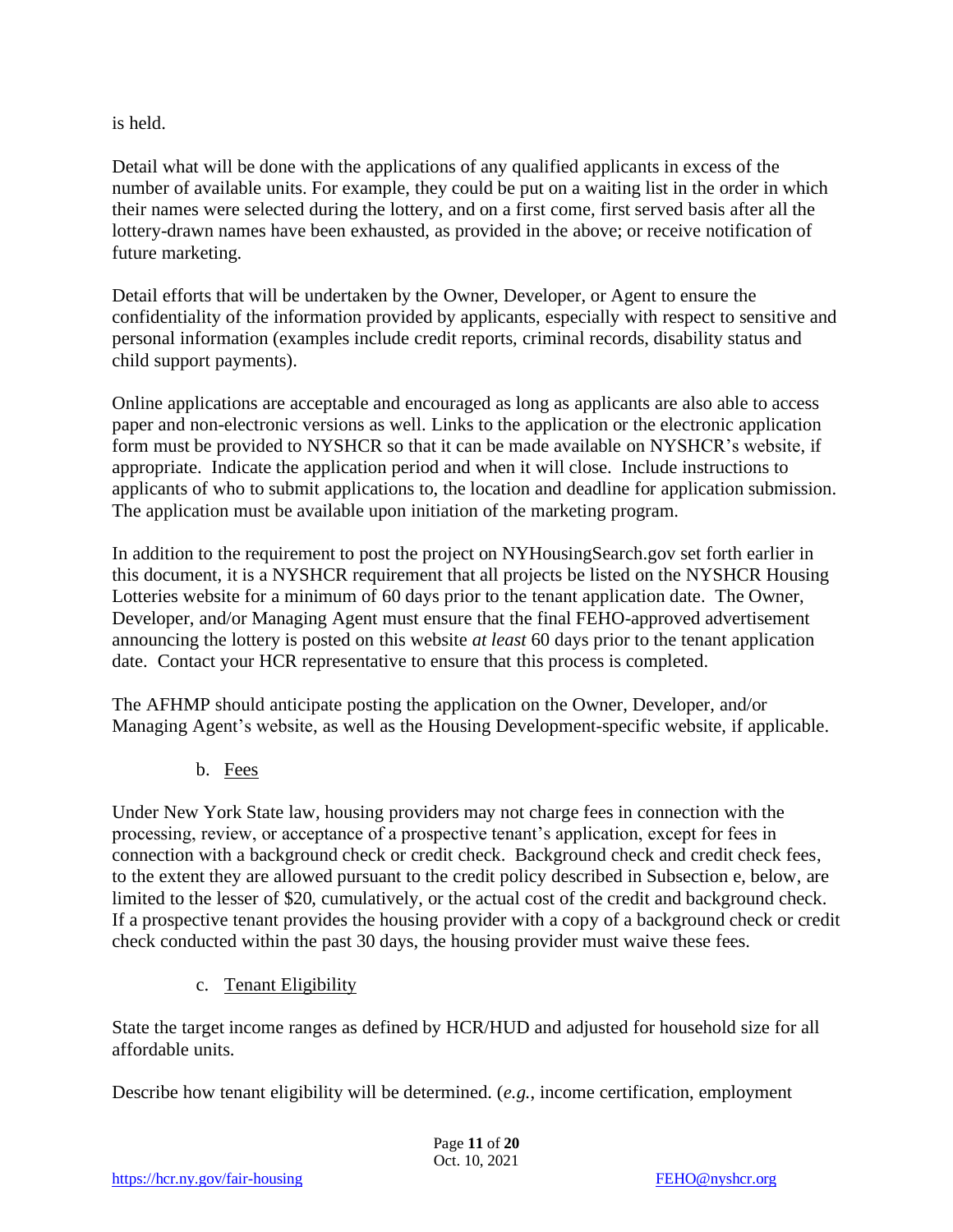verification, creditworthiness, background check.) It should be noted that when conducting a background check of an applicant, the housing provider must use a reputable background check company. Further, the housing provider must comply with the requirements of the New York State Housing Stability and Tenant Protection Act of 2019,the Fair Credit Reporting Act, 15 U.S.C. Sec. 1681 *et. seq*. and HCR tenant selection policies including, but not limited to, the ones described below with respect to justice involvement, credit and the Violence Against Women Act.

Records about tenant selection or rejection (including copies of all rejection letters) must be kept in the project file.

Detail the appeals process for an applicant who is denied admission. Specifically, how is the tenant notified of the reason for their denial; how is the tenant notified of their right and the process to appeal; and what is the timeline for requesting and resolving appeals.

Indicate name and staff position responsible for tenant selection and appeals process (this should be two different staff persons/positions).

#### d. Assessing Justice-Involved Applicants

HCR prohibits its housing providers from utilizing tenant selection procedures with blanket exclusions of applicants based on their criminal history. Tenant selection procedures may only consider convictions or pending arrests for offenses that involved physical danger or violence to persons or property or that adversely affected the health, safety and welfare of other people.

Even where convictions for such offenses exists, those convictions cannot be an automatic bar to the applicant being selected for housing. The housing provider must do an individualized assessment of all applicants pursuant to HCR's Guide, Worksheet and Webinar Tutorial for Applying New York State's Anti-Discrimination Policies When Assessing Justice-Involved Applicants for State-Funded Housing. See [https://hcr.ny.gov/marketing-plans-policies#credit](https://hcr.ny.gov/marketing-plans-policies#credit-and-justice-involvement--assessment-policies)[and-justice-involvement--assessment-policies.](https://hcr.ny.gov/marketing-plans-policies#credit-and-justice-involvement--assessment-policies)

The individualized assessment is not an appeal process. Instead, it must be conducted *prior* to an initial determination of an applicant's eligibility. In certain instances in which a conviction or pending arrest was for an offense that is deemed to involve physical danger or violence to persons or property, or that adversely affected the health, safety and welfare of other people, the applicant will need to provide additional information so that an individualized assessment may be conducted. A sample request letter for additional information is included at the end of these Guidelines.

Additionally, at the time the housing provider requests additional information from an applicant with criminal convictions or pending arrests, the housing provider must provide the applicant with an application that includes information that explains the procedures and policies with regard to background checks, the applicant's right to review, contest, and explain the information contained in the background check, and the applicant's right to present evidence of rehabilitation. Compliance with this requirement shall be demonstrated by providing applicants

> Page **12** of **20** Oct. 10, 2021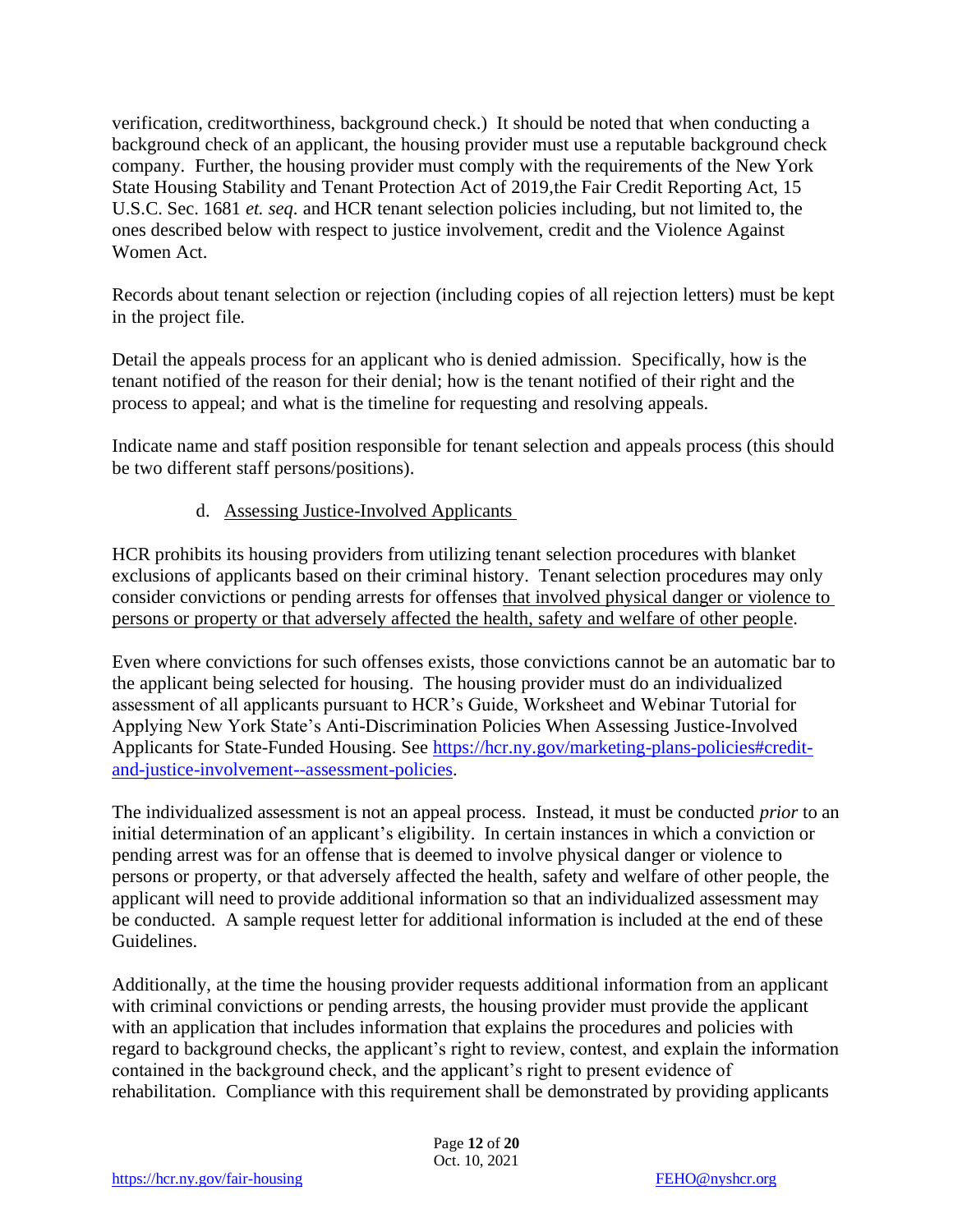with HCR's "Know Your Rights: New Anti-Discrimination Guidance Affecting it is People with Justice Involvement" available at the link above. This material should also be provided to the applicant again at the time of denial.

In the event that an applicant is denied on the basis of criminal convictions or pending arrests, the applicant must be provided with **fourteen (14) business days** to appeal such determination.

HCR's policy concerning individuals with justice involvement requires that the housing provider maintain records concerning (a) the number of applications received where the applicant had a criminal conviction or pending arrest, and (b) the number of those applicants with criminal convictions accepted or denied as tenants. During your compliance monitoring site visits conducted by AMU within one to three years of the project's initial lease-up and then once again every two to three years, AMU will be verifying that the housing provider can demonstrate compliance with HCR's guidelines for assessing applicants with justice involvement.

#### e. Assessing the Credit History of Applicants for State-Funded Housing

HCR prohibits its housing providers from utilizing tenant selection procedures with blanket exclusions of applicants based solely on their credit scores or credit history. HCR's credit policy requires housing providers to individually assess applicants with low credit scores or negative credit history. For the purposes of this policy, a negative credit history is defined as a credit score below 580 or 500 if the individual is homeless. The assessment should follow the policy, worksheet, and instructions laid out in HCR's Individualized Assessment Credit Worksheet Applying New York State Credit Policy for Applicants to State-Funded Housing. [\(https://hcr.ny.gov/FEHO-Credit-Policy-Guide.](https://hcr.ny.gov/FEHO-Credit-Policy-Guide)) Landlords and housing providers are prohibited from conducting a credit check on applicants who are in receipt of a full rental subsidy and applicants who are able to demonstrate that they have paid their rent in full and on time during the preceding 12 months.

The worksheet to conduct an individualized assessment to determine eligibility can be found here: [https://hcr.ny.gov/FEHO-Credit-Worksheet.](https://hcr.ny.gov/FEHO-Credit-Worksheet)

The individualized assessment is not an appeal process. Instead, it must be conducted *prior* to an initial determination of an applicant's eligibility. In certain instances, the applicant will need to provide additional information so that an individualized assessment may be conducted. A sample request letter for additional information is included at the end of these Guidelines. The applicant must be allowed **14 business days** to submit relevant information or documentation to explain or mitigate negative findings.

Additionally, at the time the housing provider requests additional information from an applicant with a low credit score or negative credit history, the housing provider must also provide the applicant with an application that includes information that explains the procedures and policies with regards to credit history. Compliance with this requirement shall be demonstrated by providing the applicants with HCR's "Know Your Rights" materials. [\(https://hcr.ny.gov/KYR-](https://hcr.ny.gov/KYR-Credit)[Credit.](https://hcr.ny.gov/KYR-Credit)) In the event that an applicant is denied on the basis of credit history, the applicant must be provided with fourteen (14) business days to appeal such determination.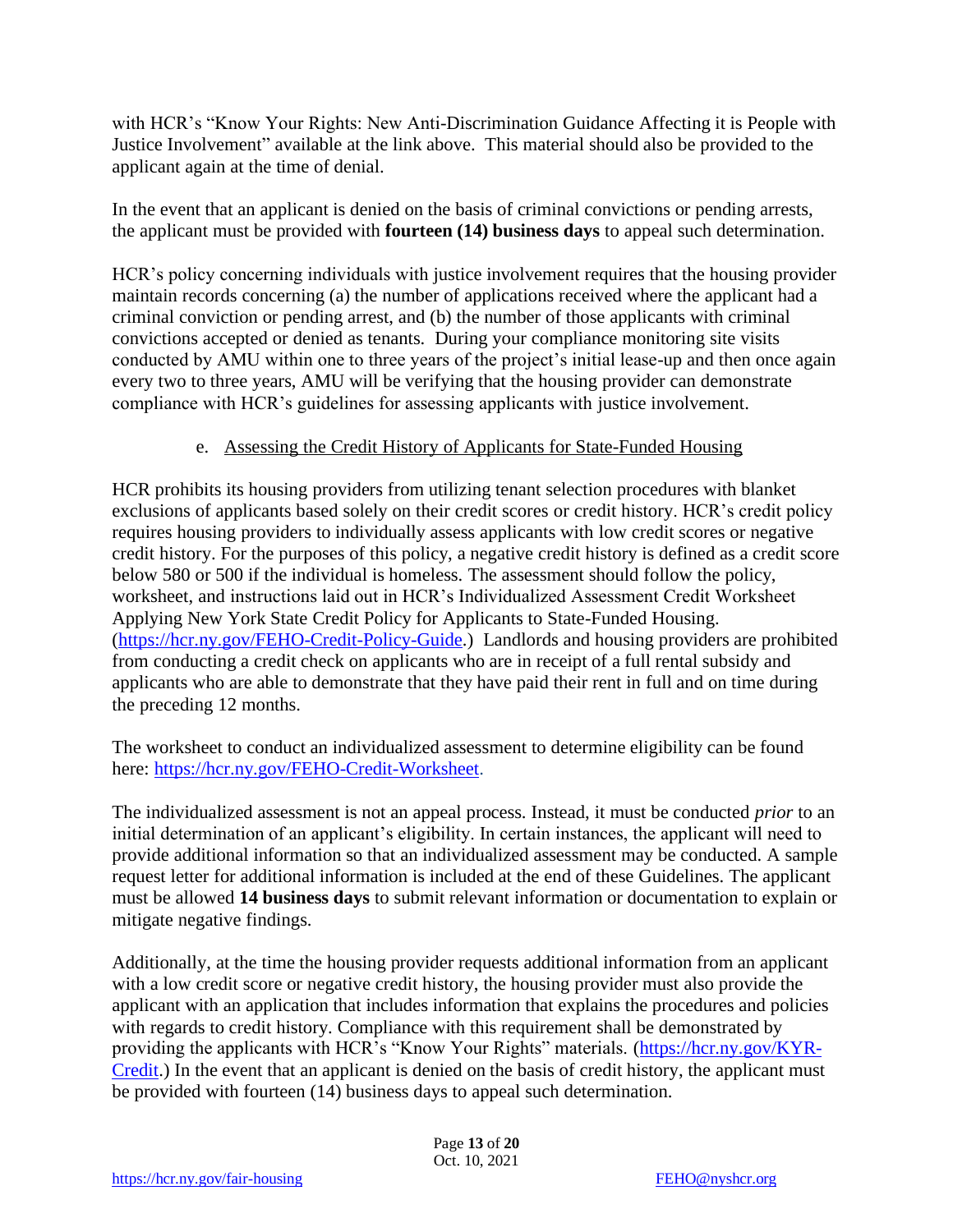The following information may not be considered in this individualized assessment pursuant to the credit policy:

- Debt to income ratios:
- Lack of credit history or rental history;
- Housing court history or past or pending landlord-tenant action;
- Guarantors or co-signers, with the exception of not-for-profits or government entities acting on behalf of their clients;
- Home visits or representations of the applicant's living situation; or
- Outreach to current or previous landlords, neighbors or others associated with the Applicant's living situation, except (1) as specifically authorized by the Applicant to obtain a current or previous landlord's written record of rent payment, or (2) to obtain information from a current or previous landlord regarding Applicant's history of major lease violations (e.g., nonpayment of rent or use of premises for illegal purposes). Housing providers are prohibited from seeking any additional information not specifically set forth above regarding the Applicant's living situation, and such additional information, if provided, may not be used as the basis to reject an Applicant.

HCR's policy concerning credit history requires that the housing provider maintain records concerning (a) the number of applications where the applicant had a low credit score or negative credit history, and (b) the number of those applicants with low credit scores or negative credit histories accepted or denied as tenants. During your compliance monitoring site visits conducted by AMU, the AMU staff will be verifying that the housing provider can demonstrative compliance with HCR's guidelines for assessing applicants with low credit scores or negative credit histories. Please note that HCR's credit policy does not waive any rights or responsibilities under federal, state or local law, including, but not limited to the New York State Housing Stability and Tenant Protection Act of 2019 and the Fair Credit Reporting Act (FCRA). Among other provisions, FCRA requires that individuals (1) must be told if information in their credit report has been used against them, (2) must be allowed access to their credit report, and (3) have the right to dispute inaccurate or incomplete information contained in a credit report. For more information on FCRA, please review the following document produced by the Federal Trade Commission. [\(https://www.consumer.ftc.gov/articles/pdf-0096-fair-credit-reporting-act.pdf\)](https://www.consumer.ftc.gov/articles/pdf-0096-fair-credit-reporting-act.pdf).

#### f. Compliance with the Violence Against Women Act ("VAWA")

Under VAWA, potential tenants and current tenants who are victims of domestic violence, dating violence, sexual assault, or stalking cannot be denied tenancy or evicted as a result of an incident of domestic violence, dating violence, sexual assault, or stalking that is reported and confirmed. These protections extend to women, men, and people in same-sex relationships.

The owner/manager must comply with the provisions of the VAWA final rule, published on November 16, 2016, including adopting an emergency transfer plan and providing a VAWA notice of occupancy rights and a certification form to tenants at the time a person applies for housing, when a person is denied tenancy, when an applicant signs a lease agreement, with any notification of eviction or termination of assistance and at the annual recertification or lease renewal process. The owner/manager must also implement a VAWA lease addendum for all current and new tenants.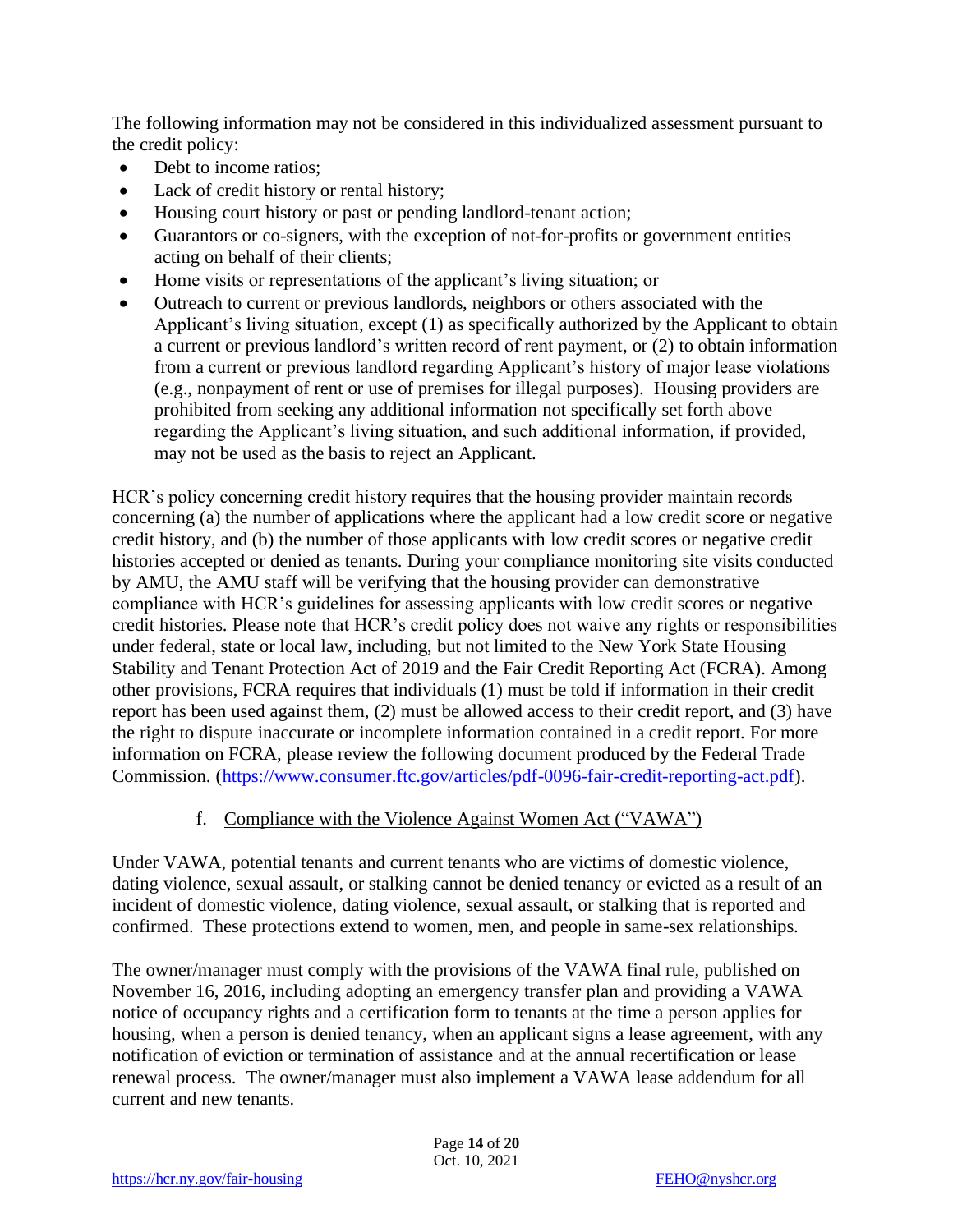Additional information concerning the owner/manager's obligations and protections under VAWA is available at [https://hcr.ny.gov/fair-housing-marketing-plans-policies#violence-against](https://hcr.ny.gov/fair-housing-marketing-plans-policies#violence-against-women-act)[women-act](https://hcr.ny.gov/fair-housing-marketing-plans-policies#violence-against-women-act)

#### **VII. ACCESSIBILITY POLICIES OF MANAGEMENT**

#### a. Reasonable Accommodations

Describe the process and timeline concerning how requests for reasonable accommodations will be handled. Also indicate who will be authorized to approve or deny any such requests. State the policies and procedures that will be used to verify an applicant's disability—noting that such information will be limited to only that which is needed to determine the reasonableness of a particular accommodation.

Describe management's written policy for persons with disabilities that require service animals and/or assistance animals.

Describe any procedures established to accommodate hearing and sight impaired applicants and tenants. (*i.e.*, readers, sign language, interpreters, and Braille materials.) State whether the project has a Telecommunication Device for the Deaf (TDD) or an equally effective communication system? (Note: If the complex has Section 8 assistance from HUD, the complex is required to have a TDD.)

b. Fully Adapted Units

Fully-accessible and adapted, move-in-ready units should be reserved for persons with mobility, hearing and/or visual disabilities.

The AFHMP should provide that community contacts that directly serve persons with mobility, hearing and/or visual disabilities are to be notified through letters, emails, and/or information packets that include leaflets/brochures, followed by personal contact conducted by the developer or marketing agent.

Upon initiation of the marketing period, a letter must be sent by regular mail or email to each of the community contacts listed in the AFHMP requesting that they advise their constituencies and clients of the availability of these units and encourage them to take advantage of this housing opportunity. The letter must indicate the number and type of fully-accessible and adapted, move-in-ready units the project will provide.

The AFHMP must describe the follow-up efforts with regard to each letter, such as calls to the contact person to explore the most effective outreach approach to their respective constituencies and clients.

Correspondence (letter/emails etc.) to be sent to community contacts should be attached to the AFHMP.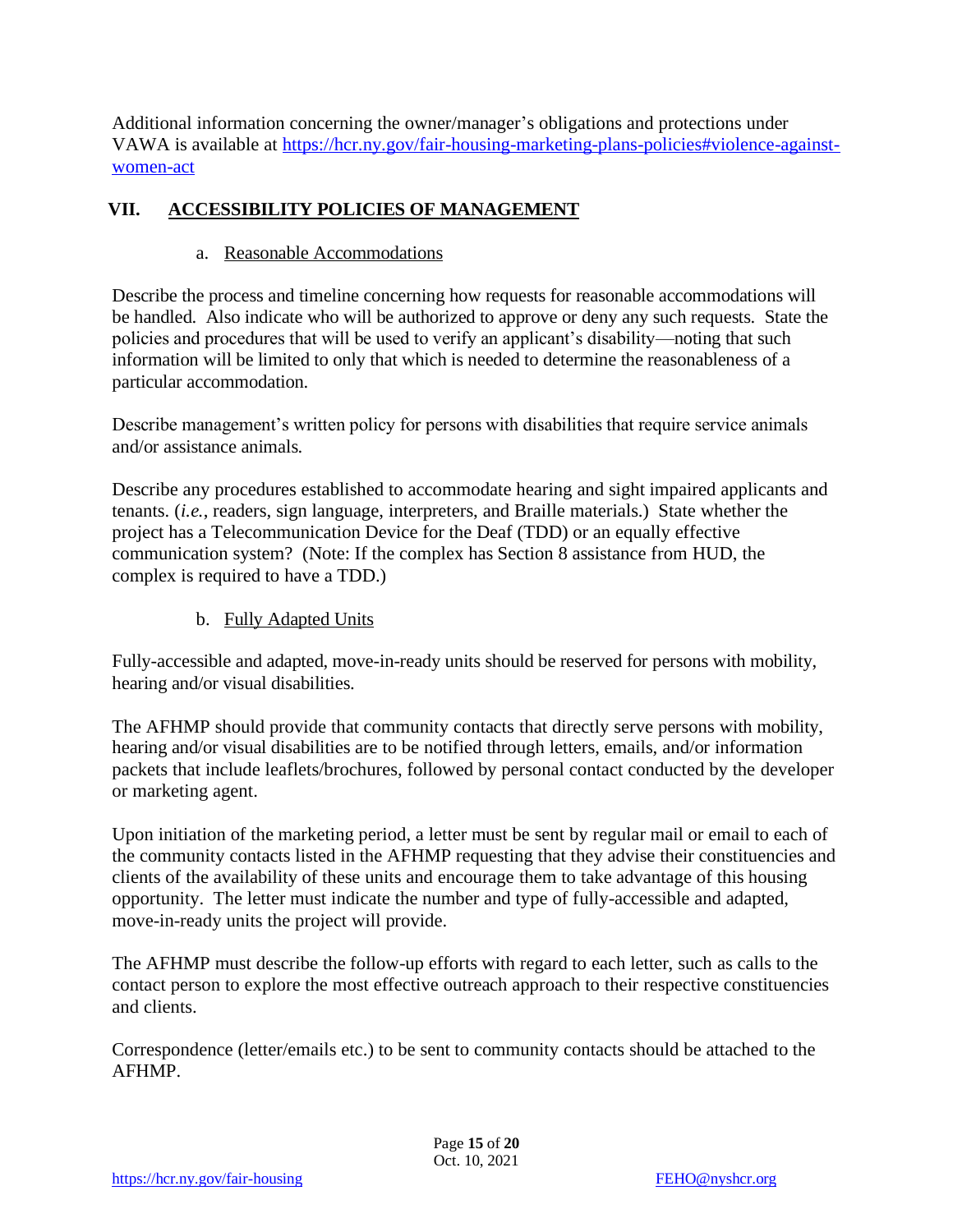#### **VIII. SMOKING POLICY**

Indicate if the project is smoking or non-smoking. Describe the policy to be implemented, and attach a copy of any policies or written materials concerning non-smoking rules and/or any lease addendums.

If non-smoking, indicate in all marketing and community outreach materials that this is a nonsmoking facility and add the "No Smoking" logo to all marketing materials. Also indicate if there will be a smoking area provided outdoors.

#### **IX. AFFIRMATIVE FAIR HOUSING MARKETING & RECORD KEEPING**

All advertising and records of dates of publication shall be kept on file in the project's management office. A copy of the AFHMP will be kept on file for future auditing purposes and a copy provided to the Managing Agent.

All staff Fair Housing training certificates must be kept on file for five years and should be attached to the AFHMP submitted to FEHO for approval.

Records of outreach to special interest groups, LLA media and community contacts, and agencies providing referrals shall be kept on file in the project s management office.

Records of complaints and resolutions by tenants and applicants alleging discrimination and/or improper conduct shall be retained for three years in the project's file.

All records of the Lottery Log, Applicant Wait List and Transfer Wait List (if applicable) shall be kept on file.

Voluntary data regarding race, ethnicity, disability, and family composition should be collected and kept in the project file.

During your compliance monitoring site visits conducted by AMU, AMU will be verifying that the housing provider can demonstrate compliance with these recordkeeping requirements.

#### **X. EVALUATION OF MARKETING ACTIVITIVES**

AFHMPs should be reviewed on an annual basis to determine if changes should be made. Furthermore, AFHMPs must be updated every five (5) years to fully capture demographic changes in the housing's primary market area.

Describe how the success of the affirmative fair housing marketing efforts will be evaluated. Include a discussion of corrective measures to be taken if LLA populations are poorly represented at the project.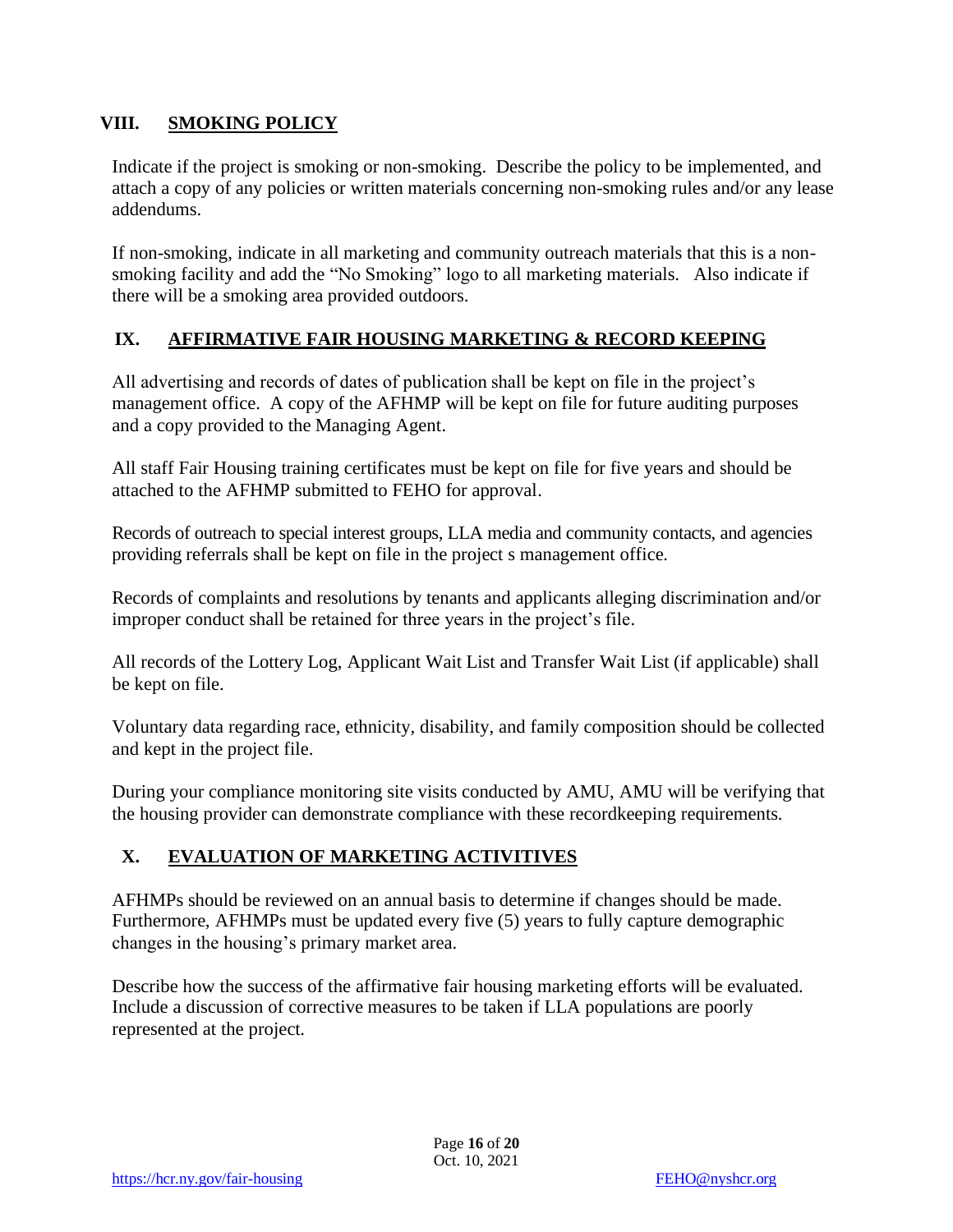#### **XI. FAIR HOUSING EXPERIENCE/TRAINING**

All management or sales staff must receive training on federal, New York State, and local fair housing laws. The Developer, Marketing Consultant, Property Manager and/or Marketing Agent will instruct their employees and agents (orally and in writing) concerning nondiscrimination in housing. These employees and agents will attend workshops on fair housing. Attach any evidence of trainings. (*i.e.*, certificates)

Identify any fair housing training conducted for, or attended by, the managing agent, owner or developer. Also identify training regarding project's tenant selection guidelines in accordance with the project's occupancy policies. If the staff has not been trained, indicate when and what future trainings are planned (including any Section 504/reasonable accommodation trainings). Training should include federal, New York State and local fair housing laws and regulations.

#### **XII. CONTINUED COMPLIANCE AND MODIFICATION OF THE AFHMP**

The AFHMP shall state that the Property Owner and its Agents are responsible for implementing the entirety of the AFHMP, as approved by the HCR. The AFHMP should also state that the Property Owner and its Agents further agree to comply with any changes required by HCR, as it may be amended from time to time to ensure continued compliance with federal and New York State requirements.

Any changes will require that the Property Owner or its Agents submit an amendment to the AFHMP to HCR for approval.

#### **XIII. ACKNOWLEDGEMENT AND CERTIFICATION**

The AFHMP must be signed by an authorized official of the Property Owner and, if a Marketing Agent or Property Management agency is to be involved, by these entities as well.

The signatories assume responsibility for the AFHMP's implementation and agree to make any changes which may be required to assure continued compliance with the affirmative fair housing marketing regulations, as well as all applicable federal, New York State, and local fair housing provisions. These obligations are to be incorporated into any future agreements related to the sale or transfer of the housing binding a new or subsequent owner.

#### **XIV. DISCLAIMER**

The obligation to ensure that the project's AFHMP complies with all applicable federal, New York State, and local fair housing laws and regulations lies with the Owner, Developer, and/or Managing Agent. HCR's approval of the project's AFHMP is not intended to establish or to serve as legal advice.

In consideration of HCR approving the project's AFHMP allowing the Owner, Developer, and/or Managing Agent to market the project, the Owner, Developer, and/or Managing Agent agree to hold HCR harmless from all liabilities, damages, costs or expenses (including but not

> Page **17** of **20** Oct. 10, 2021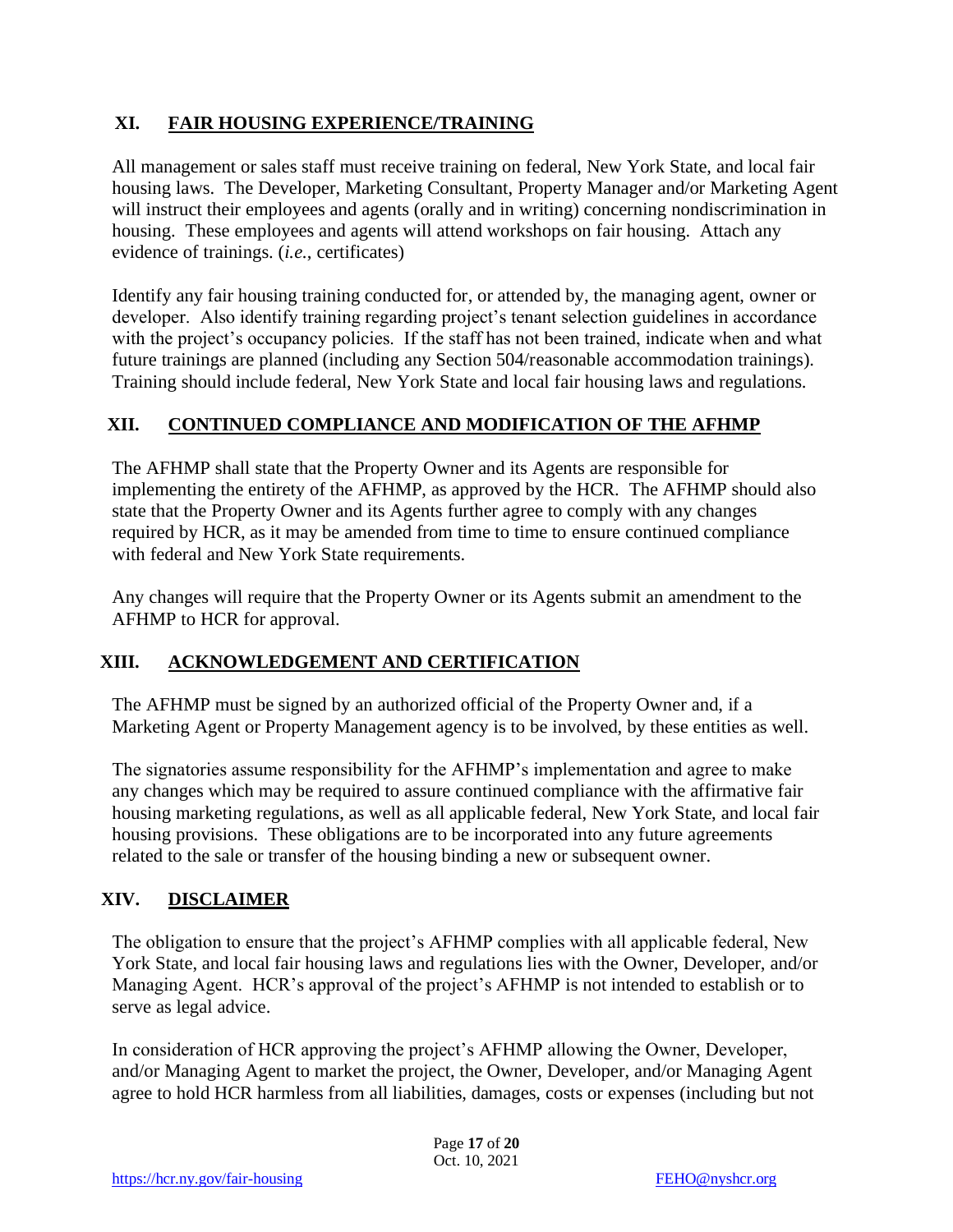limited to reasonable attorneys' fees and other litigation costs and expenses) incurred for any alleged violations of federal, New York State, and/or local fair housing laws and regulations which arise during or result from the implementation of the project's AFHMP, regardless of whether or not caused in whole or part by the negligence or other fault of HCR.

Page **18** of **20** Oct. 10, 2021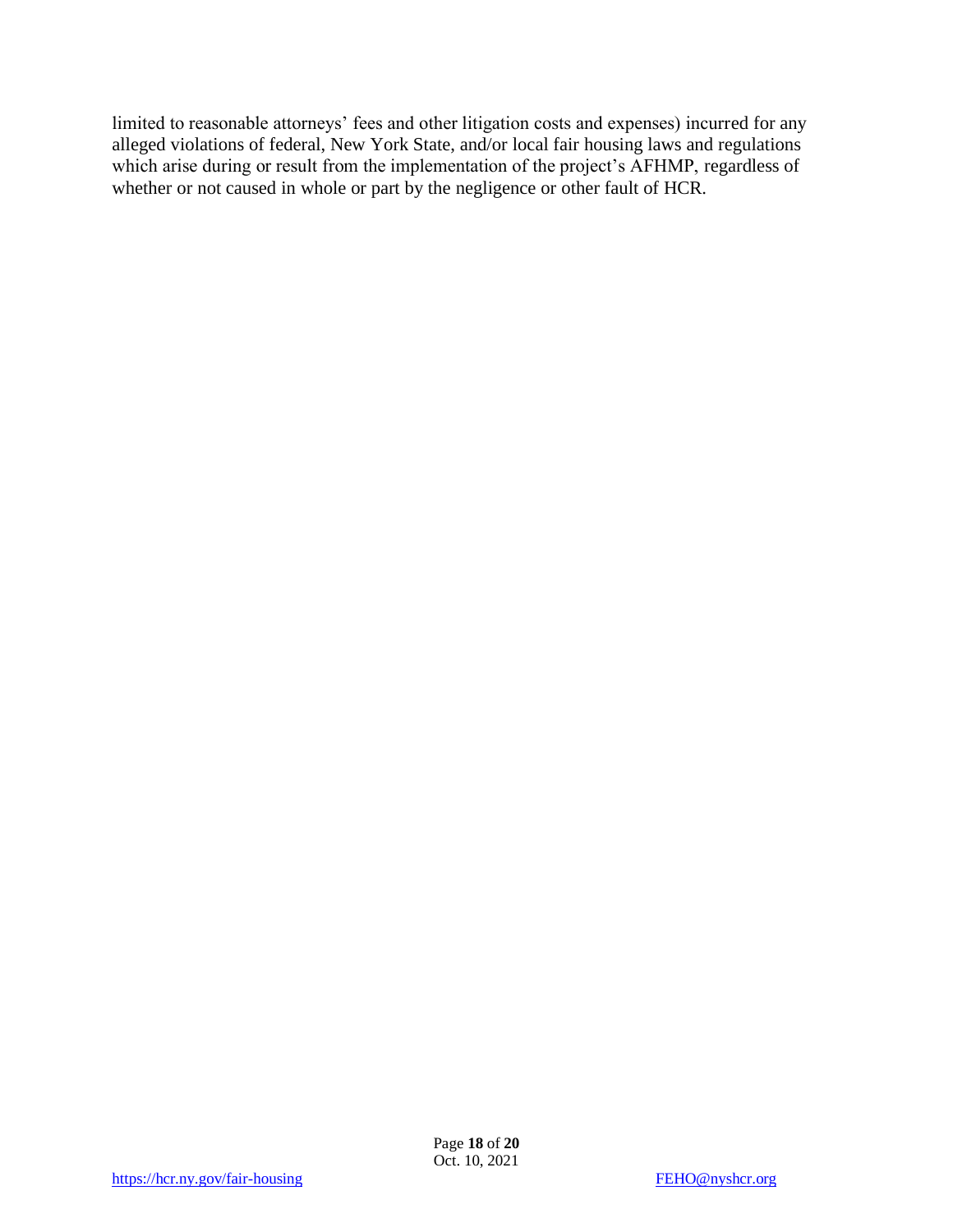# <span id="page-18-0"></span>**Model Letter Requesting Additional Information from Applicant with a Qualifying Justice Involvement**

Re: [Insert Project Name]

#### Dear [Resident Name]:

Thank you for your application for an apartment at [Insert Project Name]. As a result of a routine background check that is conducted on all applicants, we understand that you have a criminal conviction or pending arrest that involved physical danger or violence to persons or property or that adversely affected the health, safety and welfare of other people. In order to evaluate your eligibility for housing at [Insert Project Name], we require some additional information. More information on the relevant policy can be found here: [https://hcr.ny.gov/marketing-plans-policies#credit-and-justice-involvement--assessment-policies.](https://hcr.ny.gov/marketing-plans-policies#credit-and-justice-involvement--assessment-policies) THIS IS ONLY A REQUEST TO PROVIDE ADDITIONAL INFORMATION. THIS IS NOT A DENIAL OF YOUR APPLICATION.

Please provide the following information to us no later than 14 business days following the postmarked date of this notification. *None of this information is required.* They are examples of information you could provide in order to conduct an assessment of your eligibility*.*

- Evidence of participation in alcohol or drug treatment, if applicable.
- Evidence of participation in any other kind of rehabilitative program.
- Evidence of employment following conviction or release from incarceration, or, if no employment, evidence of productive use of time (e.g., community engagement or volunteer work).
- Evidence of history of good tenancy.
- Letters of recommendation from members of the community (indicating relation of the writer to the applicant).
- Any other evidence of rehabilitation that may be relevant.

The information may be sent to us in hard copy at [Insert Street Address] or via email at [Insert Email Address].

Sincerely,